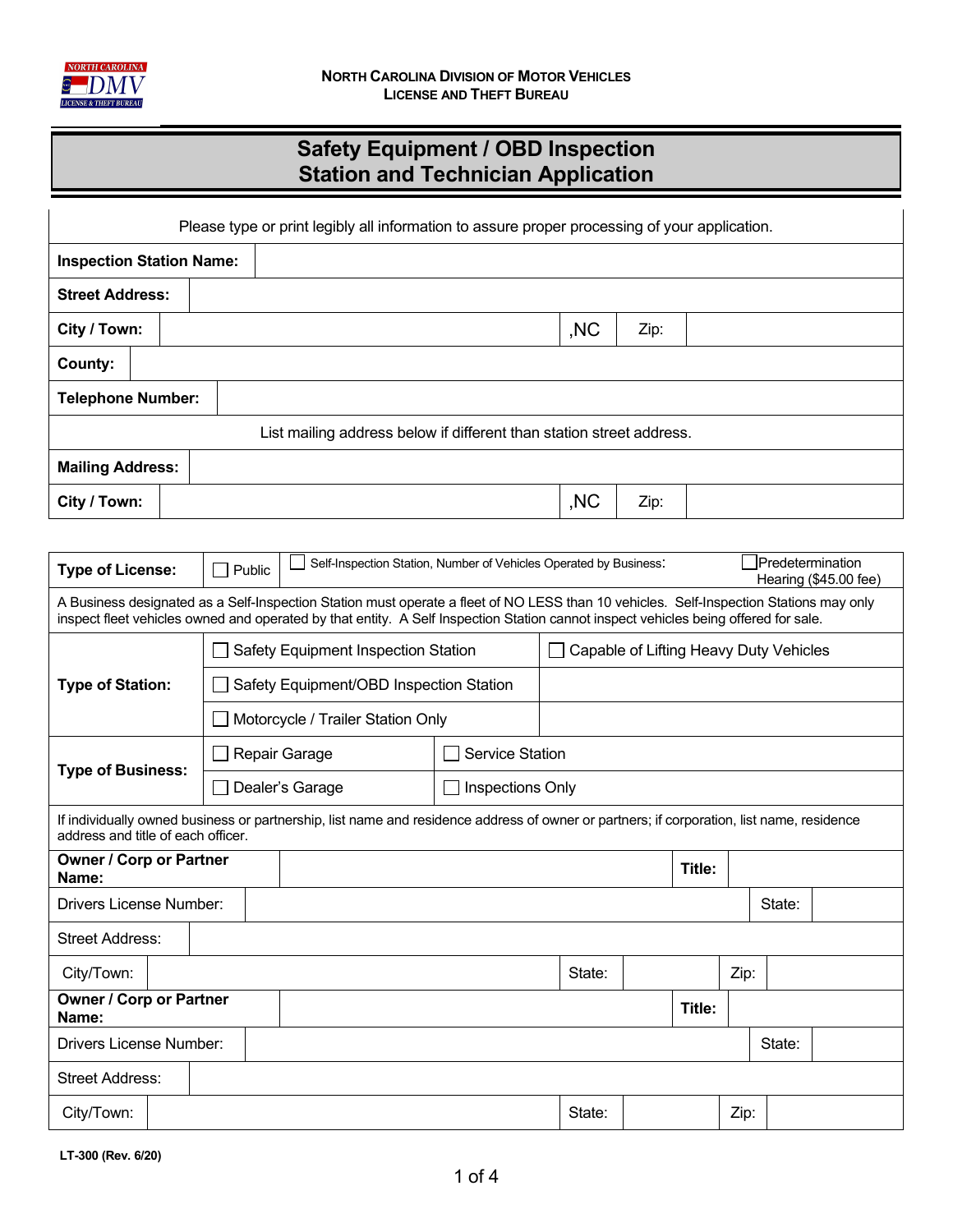| <b>Owner / Corp or Partner</b><br>Name:                                                       |  |  |  |  |  |  |  |  |        | Title: |      |  |        |  |  |
|-----------------------------------------------------------------------------------------------|--|--|--|--|--|--|--|--|--------|--------|------|--|--------|--|--|
| <b>Drivers License Number:</b>                                                                |  |  |  |  |  |  |  |  |        |        |      |  | State: |  |  |
| <b>Street Address:</b>                                                                        |  |  |  |  |  |  |  |  |        |        |      |  |        |  |  |
| City/Town:                                                                                    |  |  |  |  |  |  |  |  | State: |        | Zip: |  |        |  |  |
| $\frac{1}{2}$ int any additional owners, partners, ar serperate efficers, an a separate shoot |  |  |  |  |  |  |  |  |        |        |      |  |        |  |  |

List any additional owners, partners, or corporate officers, on a separate sheet.

## **Have you or any member of the partnership or any officer of the corporation ever had a license under this law refused,**  suspended or revoked? Yes **No No** ■

**If so, explain:**

**Have you, or any member of the partnership or any officer of the corporation ever been licensed as an inspection**  station? Yes No

**If so, under what name?**

The following certifiable/certified technicians have a valid driver license, are qualified pursuant to North Carolina General Statute, have adequate knowledge of the equipment requirements of the Motor Vehicle Laws of North Carolina, *have general knowledge of motor vehicles sufficient to recognize a mechanical condition which is not safe*, and will be able to satisfactorily conduct the mechanical and/or emissions inspection as required by the Safety and Emissions Program. The Division requires all technicians to consent to criminal history record check. Please indicate whether each technician consents to the record check with a Yes or No.

| <b>Technician Name</b> | <b>Drivers License No.</b> | <b>State</b> | <b>Consent for</b><br><b>Record Check</b> |
|------------------------|----------------------------|--------------|-------------------------------------------|
|                        |                            |              |                                           |
|                        |                            |              |                                           |
|                        |                            |              |                                           |
|                        |                            |              |                                           |
|                        |                            |              |                                           |
|                        |                            |              |                                           |
|                        |                            |              |                                           |
|                        |                            |              |                                           |
|                        |                            |              |                                           |
|                        |                            |              |                                           |

List any additional technicians on a separate sheet.

**All owners and technicians involved with the station are of good character and have a reputation for honesty? Yes**  $\Box$  No  $\Box$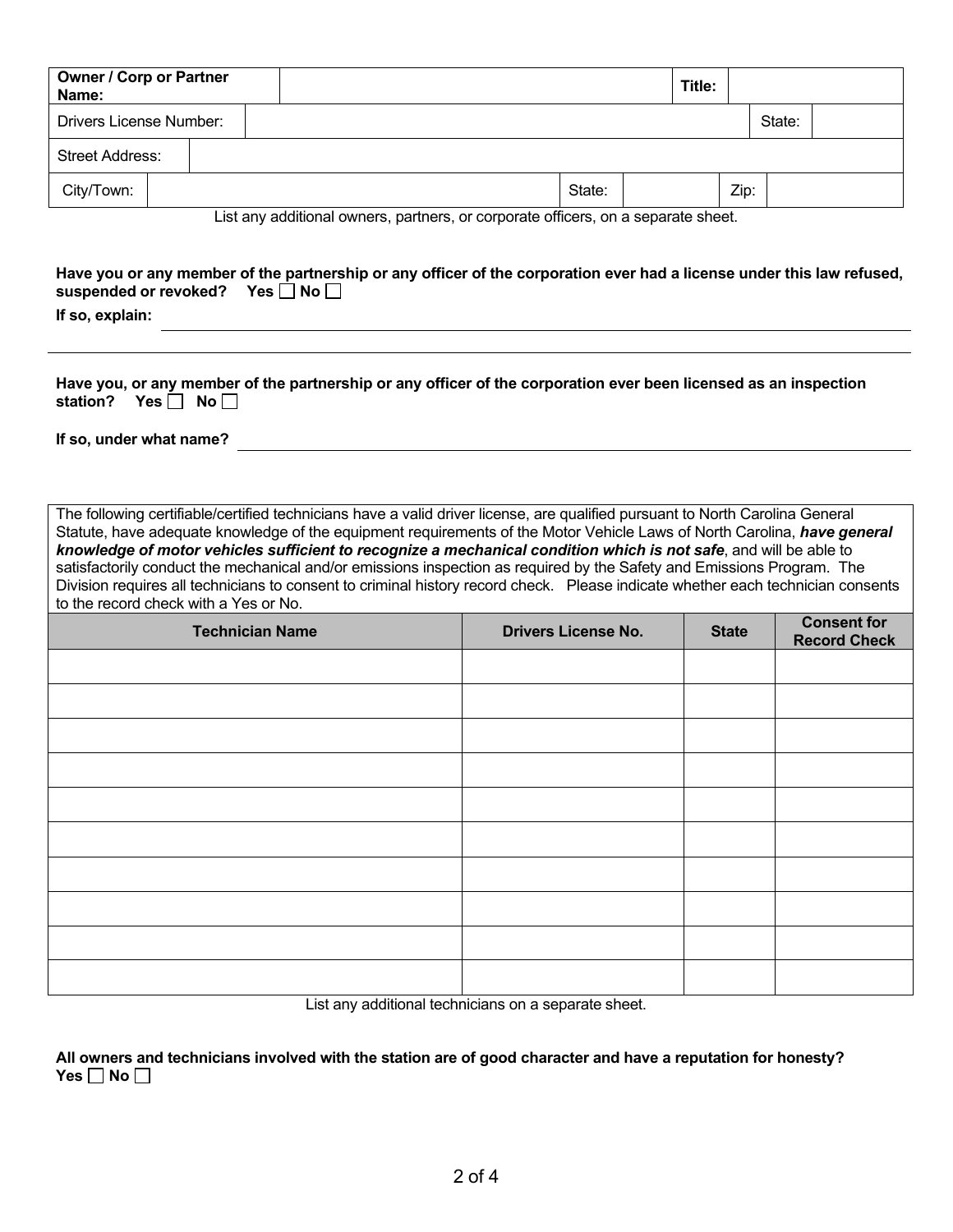**In reviewing an application, the Division may deny an application pursuant to a prior conviction only upon compliance with the requirements of Article 3A of Chapter 20 and N.C.G.S. § 93B-8. Upon review of the application where an owner or technician has a criminal conviction, the Division shall consider:** 

- **(a) The level and seriousness of the crime.**
- **(b) The date of the crime.**
- **(c) The age of the person at the time of the crime.**
- **(d) The circumstances surrounding the commission of the crime, if known.**
- **(e) The nexus between the criminal conduct and the prospective duties of the applicant as a licensee.**
- **(f) The prison, jail, probation, parole, rehabilitation, and employment records of the applicant since the date the crime was committed.**
- **(g) The completion of, or active participation in, rehabilitative drug or alcohol treatment.**
- **(h) A Certificate of Relief granted pursuant to N.C.G.S. § 15A-173.2.**
- **(i) The subsequent commission of a crime by the applicant.**
- **(j) Any affidavits or other written documents, including character references.**

**The specific owner or technician may attach any information relevant for the Division to consider in reviewing the application for the station or technician. Such information can include, but not limited to, the considerations listed above in (a) through (j) that the Division shall consider.**

**In reviewing an application, the Division may deny the application where the specific owner or applicant lack either good character or a reputation for honesty. As with a prior conviction, the specific owner or technician may attach any information relevant for the Division to consider in reviewing the application.**

**If the Division denies an application for an owner or technician based on a conviction, the applicant may appeal the denial under the procedures set forth under Article 4 of Chapter 150B and/or N.C.G.S. § 20-183.8G. If the Division denies an application on other grounds listed under Article 3A of Chapter 20, the applicant may appeal the denial under the procedures set forth under N.C.G.S. § 20-183.8G.** 

**I understand that 19A N.C.A.C. 03D .0523 (f) requires that each licensed public station must be open for at least eight normal business hours, five days per week. Official State holidays are exempted. A licensed inspection mechanic shall be on duty to conduct inspection during the hours specified.** 

**Signature of Authorized Applicant:**

**N.C.G.S. §§ 20-183.7A(c) and 20-183.8B(c) dictate that it is the responsibility of the owner of an inspection station to supervise the inspection mechanics employed by the station. A violation by an inspection mechanic is considered a violation by the station or self-inspector for whom the mechanic is employed.** 

**Confirmed violations by an inspection mechanic may result in monetary penalties and suspension of the station and inspection mechanic's license.** 

**Signature of Authorized Applicant:**

**N.C.G.S. § 20-183.4(b) Requires stations to designate an individual who is responsible for the day-to-day operation of the station. The individual designated must be of good character and have a reputation for honesty.** 

| <b>Full Name:</b>       |  |  |        | Title: |      |        |  |
|-------------------------|--|--|--------|--------|------|--------|--|
| Drivers License Number: |  |  |        |        |      | State: |  |
| <b>Street Address:</b>  |  |  |        |        |      |        |  |
| City/Town:              |  |  | State: |        | Zip: |        |  |